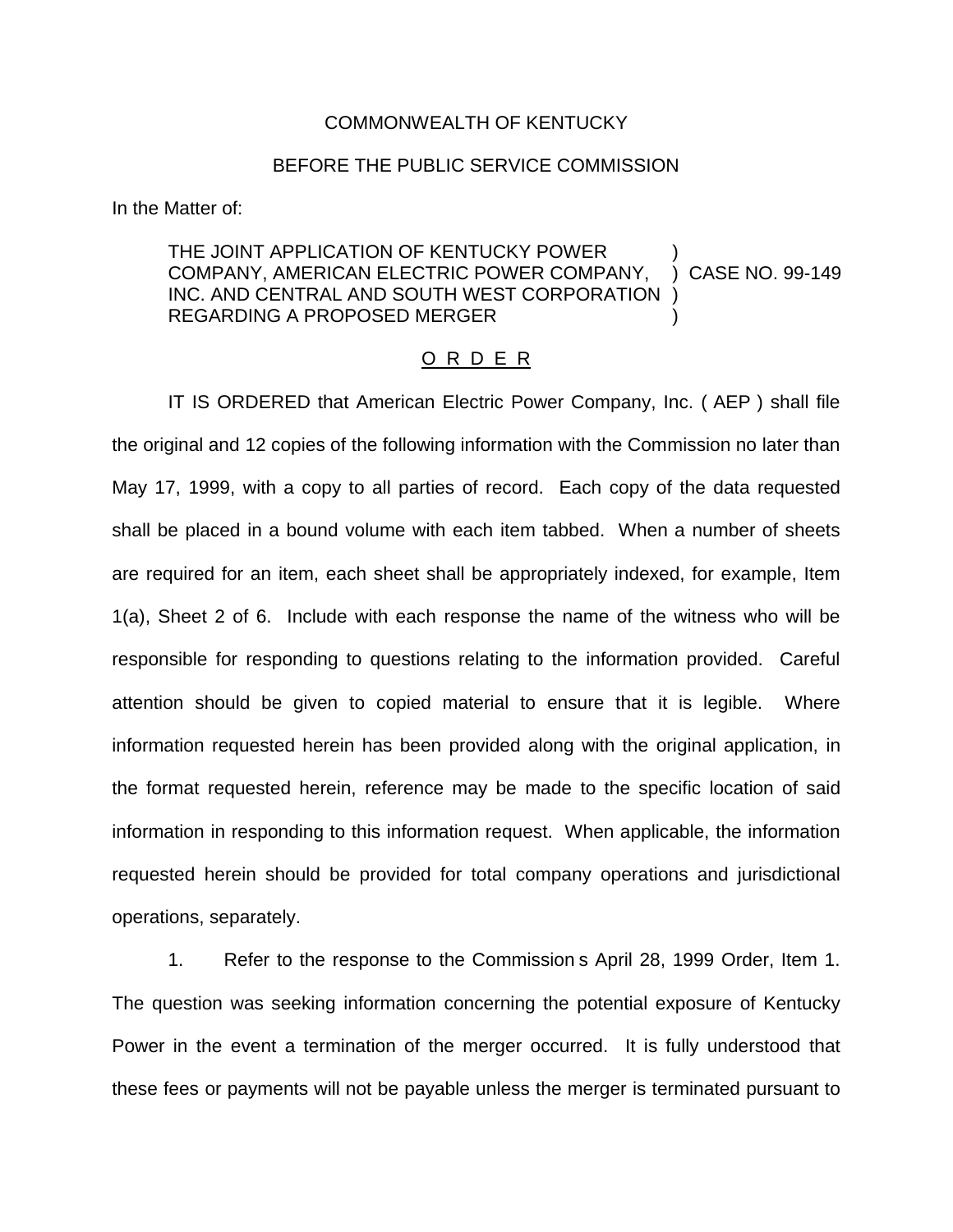Section 9.1 of the Merger Agreement. With this clarification, provide the originally requested information.

2. Refer to the response to the Commission s April 28, 1999 Order, Item 15. The response only answered part of the request. Under the Affiliate Standards contained in the Indiana Settlement, would market information be readily available to an affiliate engaged in activities other than exempt wholesale generation or power marketing, such as telecommunication services or home appliance repair? Explain.

3. Refer to the response to the Commission s April 28, 1999 Order, Item 33. AEP/Kentucky Power have committed to provide the annual performance measures by the end of May of the year following the calendar year in question.

a. Explain why it will take five months to provide this information.

b. In the jurisdictions where this information is already provided routinely, indicate by jurisdiction how promptly AEP must provide this information.

c. Indicate how promptly AEP and CSW have committed to providing this information in other jurisdictions.

4. Refer to the response to the Commission s April 28, 1999 Order, Item 20. The first sentence is not responsive to the original request. The testimony was clear that no revenue enhancement opportunities were identified in this transaction. The request referred to Mr. Flaherty s example of increased off-system sales as a revenue enhancement opportunity. The request asked for an explanation of why the combination of AEP and CSW would not create a greater level of such revenue enhancement opportunities than the two systems could expect operating independently of each other. Please provide the explanation sought by the original request.

-2-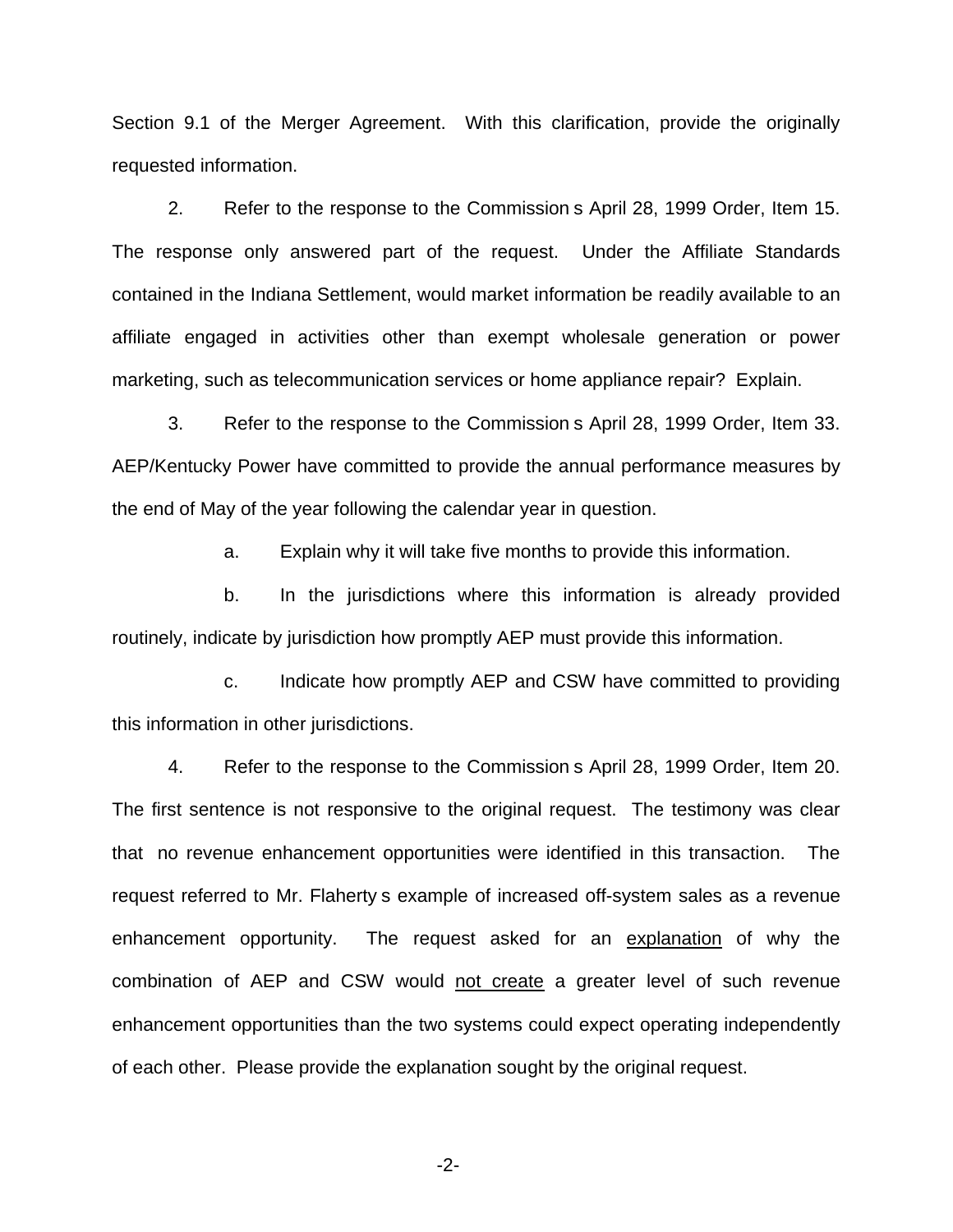5. Refer to the response to the Commission April 28, 1999 Order, Item 22. It is proposed that the estimated Net Production-Related Savings of \$98 million arising from the merger be allocated on a 50/50 basis between AEP and CSW (as shown in Mr. Munczinski s Exhibit REM-4, \$49 million would be allocated to each company). Mr. Baker s Exhibit JCB-2 shows that the Net Production-Related Savings were calculated by taking the estimated \$198 million in Production-Related Savings, less the estimated \$39 million in Transmission Costs, less the estimated \$61 million in Foregone Net Revenues, to arrive at \$98 million in Net Production-Related Savings. As indicated in part (a) of the above-referenced response, the power flows over the 250 MW transmission path are projected to be predominately from the East Zone to the West Zone. Also in part a. of the response Mr. Baker indicates that the \$61 million in Foregone Net Revenues is an estimation of the amount that the East Zone (AEP) would not be receiving as a result of sales to the West Zone (CSW). Therefore, the Production-Related Savings occur due to AEP's coal-fired generation displacing CSW s higher priced gas-fired generation. In addition, the Foregone Net Revenues will be AEP s foregone revenues by virtue of its sales to CSW (presumably, the Transmission Costs would be costs borne by CSW as the party on the receiving end of these transactions). Given these circumstances, with the benefits being created by AEP and with AEP experiencing the greater amount of costs, i.e. lost revenues, explain why the 50/50 sharing is reasonable from the perspective of AEP.

6. Refer to the response to the Commission s April 28, 1999 Order, Item 24. Therein, Mr. Bailey delineates several measures already in place or planned for the future to improve system reliability in the Kentucky Power service area. Mr.

-3-